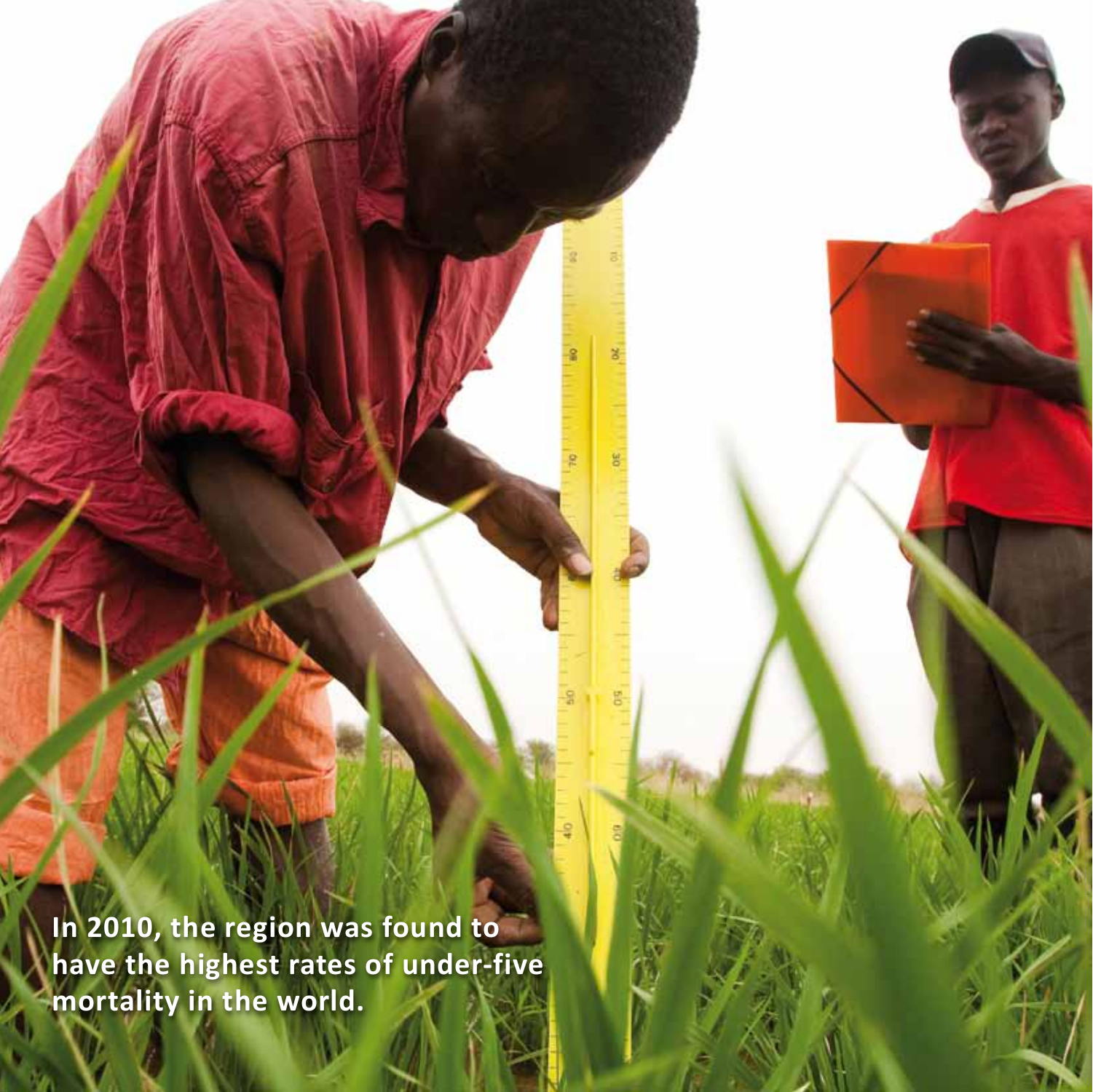# WEST AFRICA

#### **Background**

West Africa's humanitarian situation remains of deep concern. The region continues to be marked by complex and severe humanitarian crises, pushing hundreds of thousands of households into severe poverty. In 2010, the region was found to have the highest rates of under-five mortality in the world, which equates to approximately one-quarter of all child deaths. These dire conditions continue to be aggravated by poor nutrition and inadequate treatment of childhood disease.

Socio-economic and political shocks are also increasingly recurrent in West Africa. Most countries lack adequate capacity to respond to emergency situations, and in some cases have reduced coping capacities as a consequence of armed conflicts. Uncertainty surrounding the elections in Côte d'Ivoire and Guinea, as well as in other countries, has the potential to put large numbers of people at risk through unrest and displacement.

Climate change is posing an additional challenge to most countries in the region. Natural disasters have been increasing consistently over several years, with more than 1.45 million people in West Africa affected by floods in 2010, which represents a 90 percent increase compared with 2009.

It is critical that the international community remains focused on the West Africa region, where millions of people continue to be affected by extreme food insecurity and face significant difficulties re-establishing their livelihoods.

### **Challenges facing food security and livelihoods**

Each year, the population of West Africa faces natural and socio‑economic crises of varying intensity that affect the different livelihood zones. These shocks have led to a deterioration in household living conditions and a weakening of livelihoods, especially for families that depend on agriculture.

Food insecurity affected more than 10 million people in the Sahel in 2010, owing to the previous year's insufficient rainfall and the subsequent overall decline in cereal and fodder production in the region. The hardest hit was Niger, causing more than 7 million people to be food insecure. Burkina Faso, northeastern Mali, Chad and northern Nigeria were also seriously affected, and as a consequence, already-high malnutrition rates in the Sahel have exceeded the critical threshold levels.

The 2010 wet season has also caused damages to the agriculture and livestock sectors throughout the region as a result of flooding and the consequent loss of food, cash crops and livestock. A sudden increase in food and wheat prices during summer 2010 further eroded regional household purchasing power, particularly in countries in the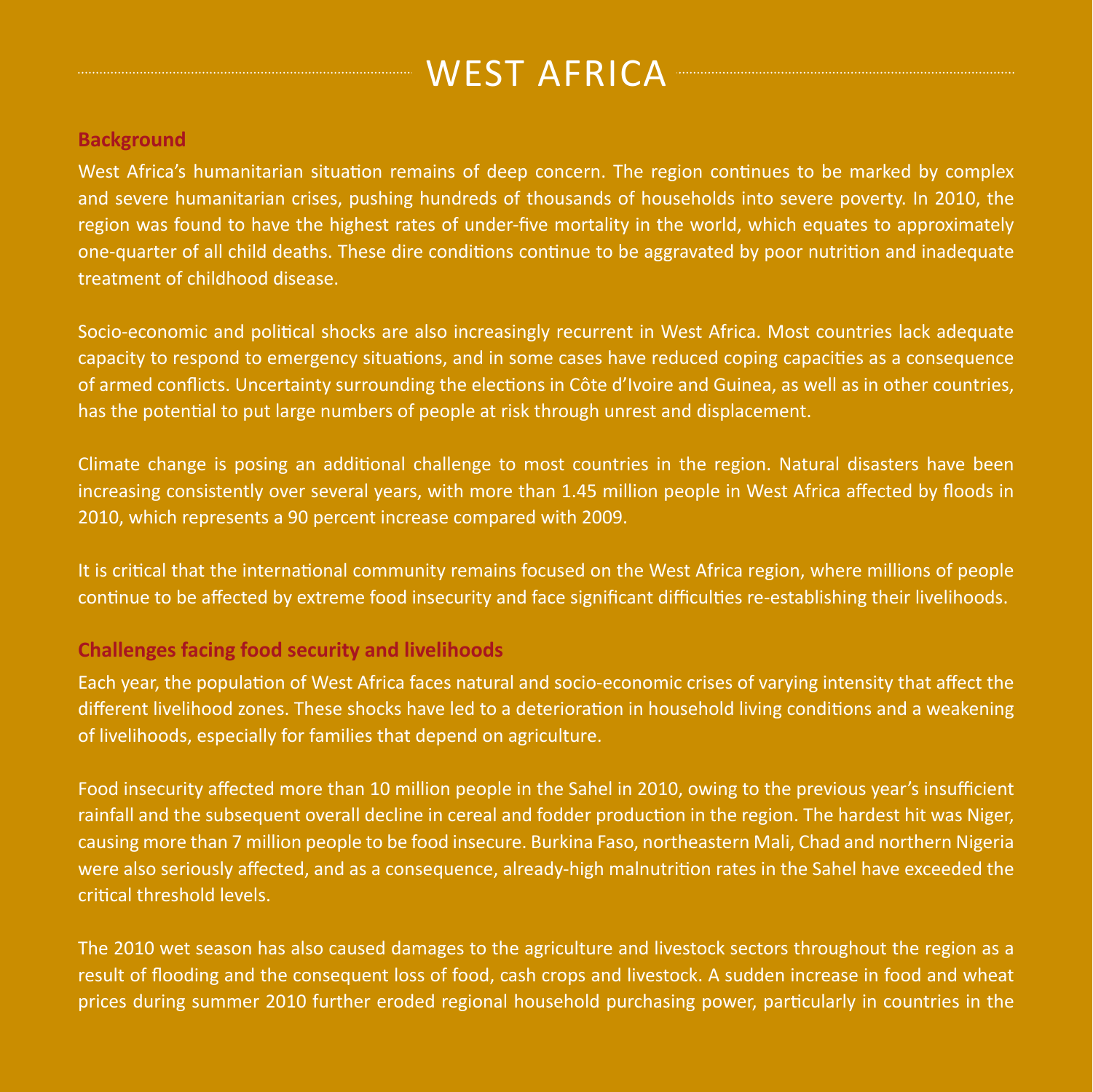Gulf of Guinea where there has been increased price volatility. Given the overall situation in the region, external assistance will still be required in 2011 in order to meet the needs of the population and protect the livelihoods of vulnerable rural households.

#### **FAO response**

In 2011, FAO will work closely with WFP and UNICEF to reinforce the capacity of national and regional institutions to respond to emergencies. At regional level, FAO will continue to strengthen food security analysis by enhancing information sharing and coordinating with all relevant partners engaged in food security and nutrition activities. FAO's Subregional Emergency Office for West Africa and the Sahel will play a lead role in regional food security and nutrition coordination by defining joint regional response strategies; promoting an integrated approach to nutrition, food security and livelihoods; and reinforcing analytical capacity through national and regional early warning systems.

FAO is also appealing for funds to provide emergency assistance to vulnerable farmers affected by natural disasters and high food prices in Burkina Faso, Côte d'Ivoire, Guinea, Guinea Bissau, Mali, Mauritania, Senegal and Togo. A coordinated and multi‑pronged response is needed to tackle the emergency in its totality. In this regard, FAO will collaborate with partners to make timely decisions and take effective response actions.

In addition, animal diseases transmissible to humans remain a concern in West African countries and there is a need to strengthen surveillance systems to control major diseases. FAO is appealing for funds to protect the livelihoods of vulnerable herders by controlling animal diseases, and providing assistance to the targeted countries to enhance their basic services through input delivery, training and reinforcement of their technical and organizational capacities.

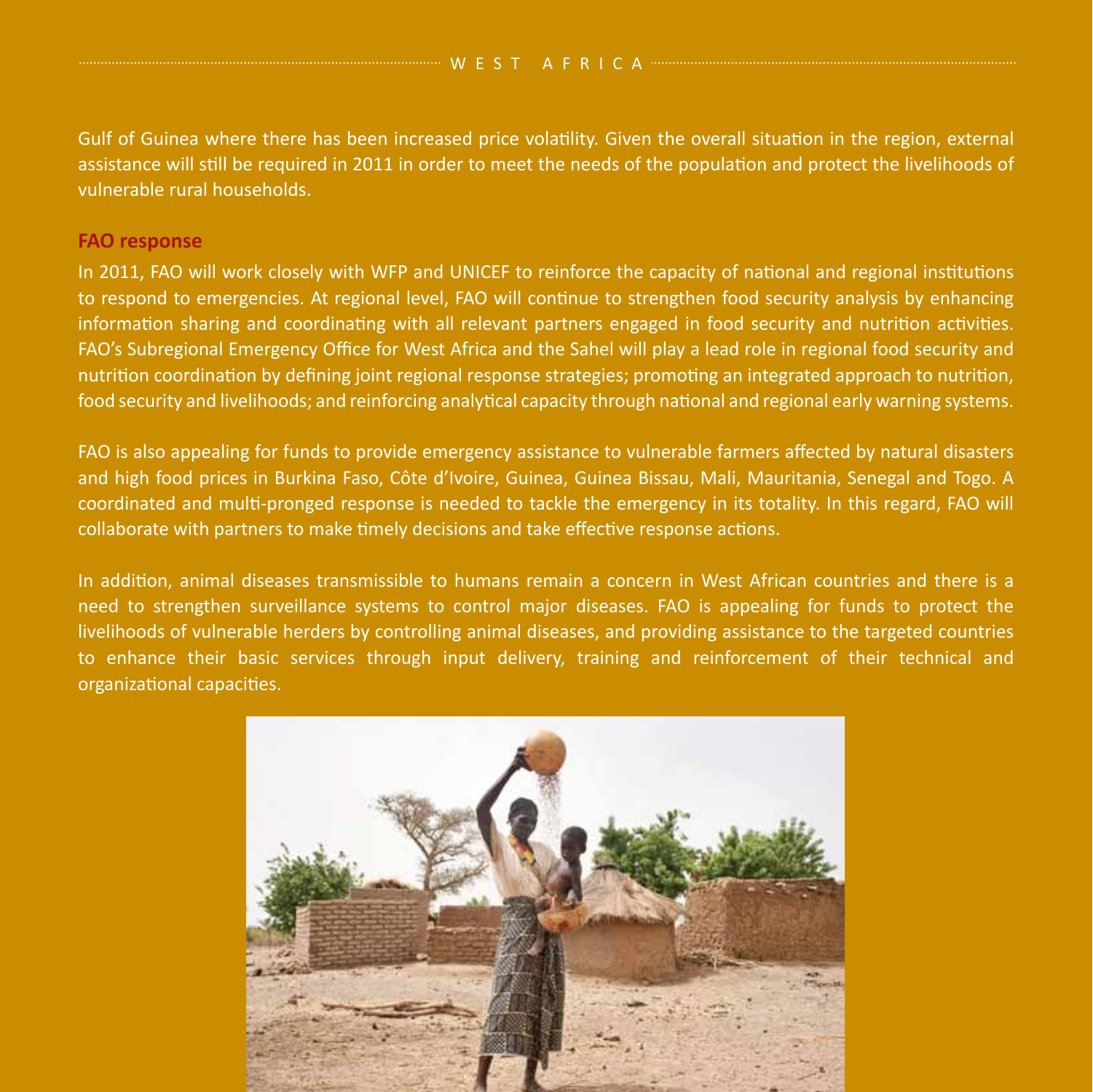## **PROPOSALS: FAO Emergency and Rehabilitation Assistance Total funding requested: USD 24 725 312**

| Guinea - Support for the sustainable rehabilitation of productive capacities of rural and urban households<br>affected by floods and pest infestations |                                                                                                                                                                                                                                                                                                                                                                                                                           |  |
|--------------------------------------------------------------------------------------------------------------------------------------------------------|---------------------------------------------------------------------------------------------------------------------------------------------------------------------------------------------------------------------------------------------------------------------------------------------------------------------------------------------------------------------------------------------------------------------------|--|
| Objectives:                                                                                                                                            | To sustainably improve the food security of vulnerable households and child nutritional status and to strengthen<br>the capacities of the National Food Security Council for better preparedness and adequate humanitarian<br>response.                                                                                                                                                                                   |  |
| Activities:                                                                                                                                            | Distribute agricultural inputs (seed grain, fertilizer and tools) to 6 000 rural households during the rainy season<br>and a similar set of inputs (vegetable seed, fertilizer and tools) to 4 000 rural and urban households for the<br>2011/12 off-season; train mothers of malnourished children through nutritional education; and prepare for,<br>prevent and manage natural disasters and agricultural emergencies. |  |
| <b>Beneficiaries:</b>                                                                                                                                  | 84 000 people (including 7 400 women).                                                                                                                                                                                                                                                                                                                                                                                    |  |
| Implementing partners:                                                                                                                                 | National NGOs, Department of Food and Nutrition, ANPROCA, Prefecture Department of Agriculture, HKI,<br>ACF-Spain.                                                                                                                                                                                                                                                                                                        |  |
| Duration:                                                                                                                                              | January - December 2011.                                                                                                                                                                                                                                                                                                                                                                                                  |  |
| Funds requested:                                                                                                                                       | USD 1 302 049.                                                                                                                                                                                                                                                                                                                                                                                                            |  |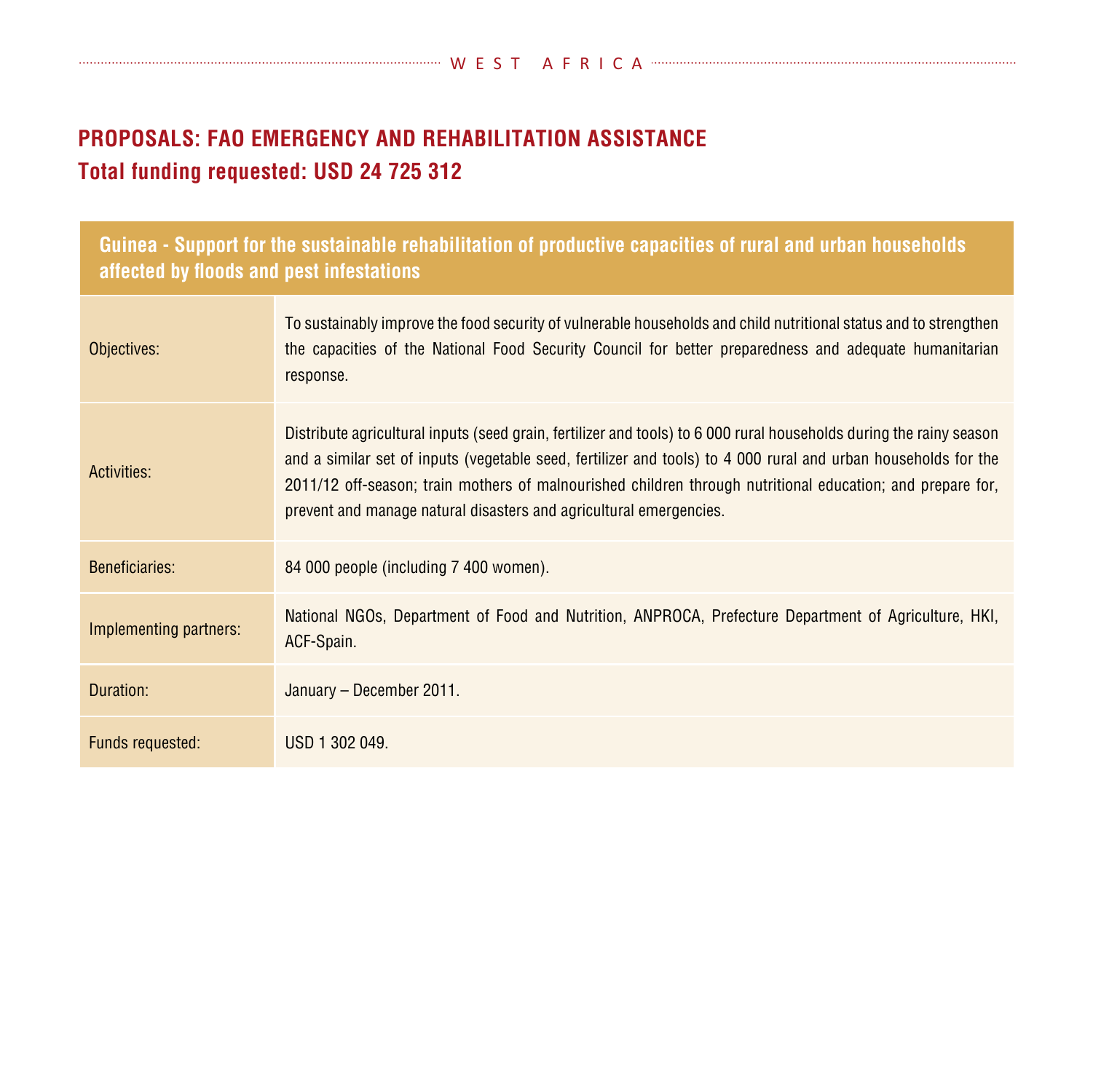# **Côte d'Ivoire - Support to nutrition education and home gardening**

| Objectives:            | To prevent malnutrition among vulnerable households.                                                                                                                                                                                                                                                                                                                                                                                                                                                                                                                                                                                                                                                                                         |
|------------------------|----------------------------------------------------------------------------------------------------------------------------------------------------------------------------------------------------------------------------------------------------------------------------------------------------------------------------------------------------------------------------------------------------------------------------------------------------------------------------------------------------------------------------------------------------------------------------------------------------------------------------------------------------------------------------------------------------------------------------------------------|
| Activities:            | Identify the villages where malnutrition is high and the nutrition/feeding centres of reference and local partners<br>able to support the activities; select approximately 20 villages; put in place demonstration vegetable gardens<br>in the different villages; provide training sessions to CAHWs and staff of the nutrition centres; provide nutrition<br>and hygiene education sessions, cooking demonstrations and gardening training to 4 000 caretakers of<br>malnourished children, pregnant and lactating women and other women living in the community; distribute<br>vegetable seeds and tools; provide mentoring to help beneficiaries to improve dietary diversity and child<br>feeding; and monitor and evaluate activities. |
| <b>Beneficiaries:</b>  | 4 000 people (caretakers of malnourished children, pregnant women and mothers of children under five years<br>of age in western and northern Côte d'Ivoire).                                                                                                                                                                                                                                                                                                                                                                                                                                                                                                                                                                                 |
| Implementing partners: | National Nutrition Programme (Ministry of Health), UN agencies, international and national NGOs (ACF).                                                                                                                                                                                                                                                                                                                                                                                                                                                                                                                                                                                                                                       |
| Duration:              | January - December 2011.                                                                                                                                                                                                                                                                                                                                                                                                                                                                                                                                                                                                                                                                                                                     |
| Funds requested:       | USD 523 684.                                                                                                                                                                                                                                                                                                                                                                                                                                                                                                                                                                                                                                                                                                                                 |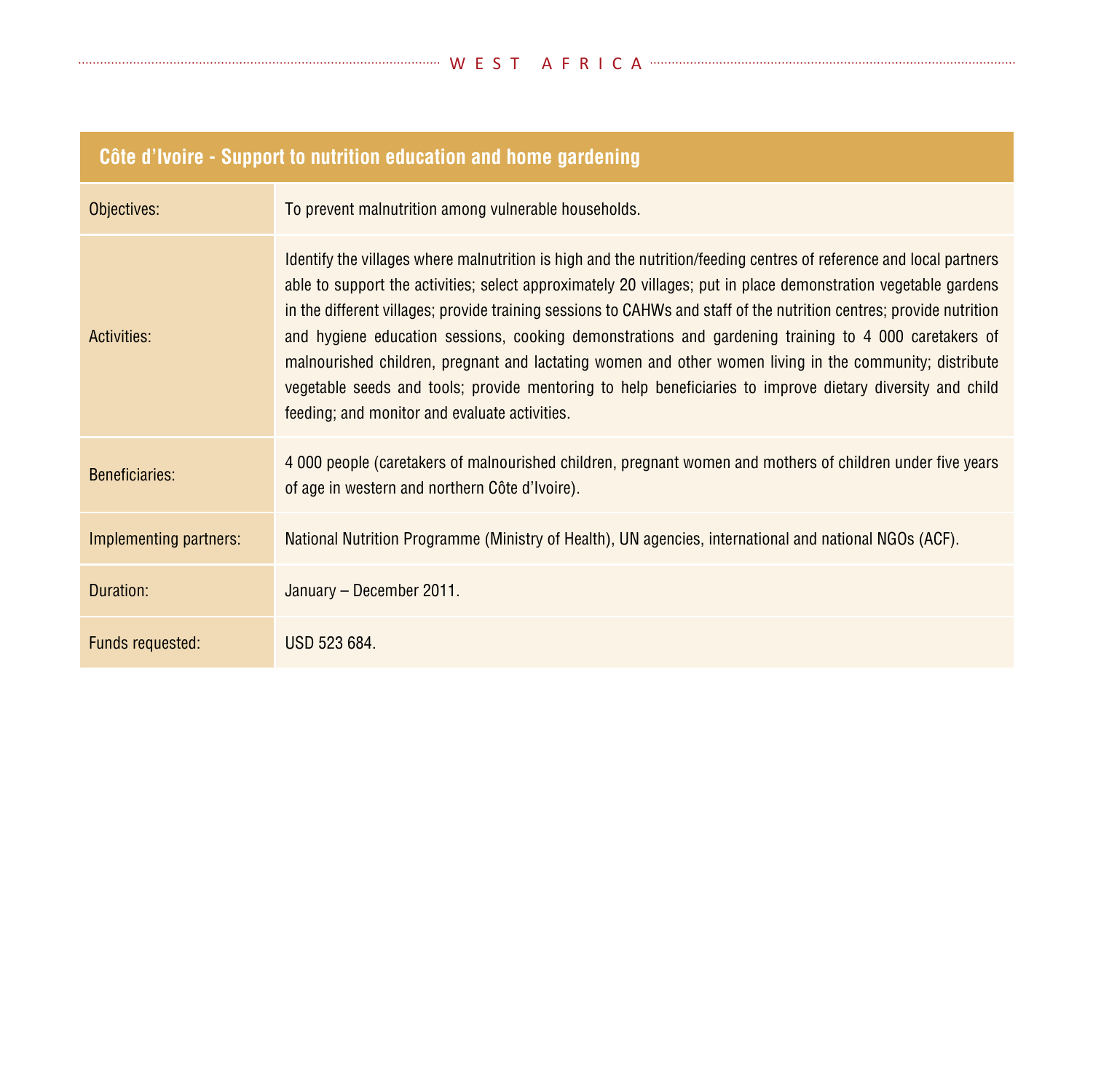| <u>COIC A IVOIIC - SUPPOIL IO VUINCIABIC IOUU-MISCUNG TUIAI NOUSCHOIUS ANGUCU BY CONNIGL</u> |                                                                                                                                                                                                                                                                                                                                                                                                                                                                                                                                                                                                                                                                                                                             |  |
|----------------------------------------------------------------------------------------------|-----------------------------------------------------------------------------------------------------------------------------------------------------------------------------------------------------------------------------------------------------------------------------------------------------------------------------------------------------------------------------------------------------------------------------------------------------------------------------------------------------------------------------------------------------------------------------------------------------------------------------------------------------------------------------------------------------------------------------|--|
| Objectives:                                                                                  | To enhance food security and sustainable livelihoods in areas affected by the crisis; reinforce the livelihoods of<br>poor farmers through the introduction of small-scale income-generating activities; train and provide essential<br>agricultural inputs to vulnerable farming households; and strengthen emergency food security coordination,<br>through food security analysis, evaluation and mapping.                                                                                                                                                                                                                                                                                                               |  |
| Activities:                                                                                  | Rehabilitate lowland areas for the cultivation of rice; provide agricultural inputs; train beneficiaries on<br>agricultural techniques, nutrition and specific skills related to income-generating activities; support agricultural<br>and food security information collection; coordinate and facilitate humanitarian and early recovery interventions<br>in the agriculture sector; exchange and disseminate food security and nutrition information; work to enhance<br>collaboration, create consensus among all actors and ensure rigorous analysis based on the validation of<br>two cycles of the IPC; contribute to food security and nutrition assessments; and organize in-depth harvest<br>evaluation missions. |  |
| <b>Beneficiaries:</b>                                                                        | 78 000 people (including 11 550 households and all actors engaged in food security and nutrition activities,<br>along with the Government).                                                                                                                                                                                                                                                                                                                                                                                                                                                                                                                                                                                 |  |
| Implementing partners:                                                                       | Ministry of Agriculture (ANADER), NGOs.                                                                                                                                                                                                                                                                                                                                                                                                                                                                                                                                                                                                                                                                                     |  |
| Duration:                                                                                    | January - December 2011.                                                                                                                                                                                                                                                                                                                                                                                                                                                                                                                                                                                                                                                                                                    |  |
| Funds requested:                                                                             | USD 1731 180.                                                                                                                                                                                                                                                                                                                                                                                                                                                                                                                                                                                                                                                                                                               |  |

### **Côte d'Ivoire - Support to vulnerable food‑insecure rural households affected by conflict**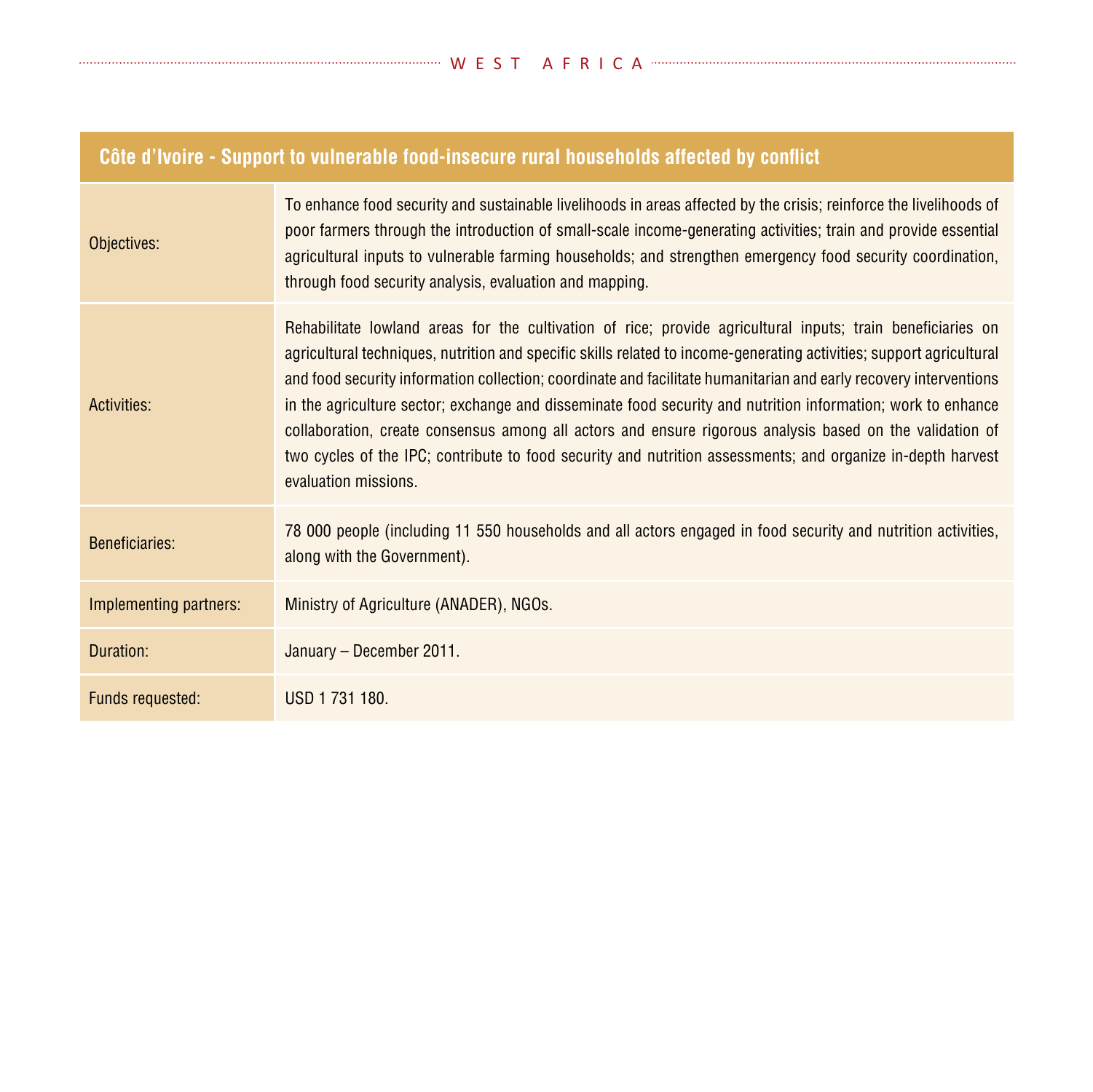| Guinea Bissau - Emergency control of mango fruit flies and risk mitigation of contamination to cashew nuts |                                                                                                                                                                                                                                                                                                                                                                                                                                                                                                                                                          |  |
|------------------------------------------------------------------------------------------------------------|----------------------------------------------------------------------------------------------------------------------------------------------------------------------------------------------------------------------------------------------------------------------------------------------------------------------------------------------------------------------------------------------------------------------------------------------------------------------------------------------------------------------------------------------------------|--|
| Objectives:                                                                                                | To reduce the damage caused by fruit flies to mango trees and prevent their spread to cashew nut trees.                                                                                                                                                                                                                                                                                                                                                                                                                                                  |  |
| Activities:                                                                                                | Identify the areas most affected by fruit flies; train trainers from the Plant Protection Services on improved<br>techniques to reduce the impact of fruit flies; train 5 000 farmers on trapping techniques, prophylactic control<br>and cultivation methods to reduce the proliferation of flies; supply and install 30 000 pheromone traps on<br>3 000 hectares of mango orchards; conduct technical follow-up operations; monitor catches in orchards and<br>plots; and organize plantation tours and information campaigns through community radio. |  |
| Beneficiaries:                                                                                             | 25 000 people (5 000 households).                                                                                                                                                                                                                                                                                                                                                                                                                                                                                                                        |  |
| Implementing partners:                                                                                     | The Government, Plant Protection Services.                                                                                                                                                                                                                                                                                                                                                                                                                                                                                                               |  |
| Duration:                                                                                                  | January – December 2011.                                                                                                                                                                                                                                                                                                                                                                                                                                                                                                                                 |  |
| Funds requested:                                                                                           | USD 647 499.                                                                                                                                                                                                                                                                                                                                                                                                                                                                                                                                             |  |

### **Guinea Bissau ‑ Improving food and nutrition security of HIV/AIDS-affected households**

| Objectives:            | To strengthen food security for households affected by HIV/AIDS and recurrent economic and natural hazard<br>shocks.                                                                                                                                                                                                       |
|------------------------|----------------------------------------------------------------------------------------------------------------------------------------------------------------------------------------------------------------------------------------------------------------------------------------------------------------------------|
| Activities:            | Identify vulnerable households; purchase vegetable seeds and gardening tools; distribute agricultural inputs;<br>provide training in agricultural techniques to improve productivity and cultivation practices; conduct training in<br>basic nutrition; provide technical assistance; and monitor and evaluate activities. |
| <b>Beneficiaries:</b>  | 75 000 people.                                                                                                                                                                                                                                                                                                             |
| Implementing partners: | National Secretariat for Fighting Against AIDS, NGOs.                                                                                                                                                                                                                                                                      |
| Duration:              | January - December 2011.                                                                                                                                                                                                                                                                                                   |
| Funds requested:       | USD 610 000.                                                                                                                                                                                                                                                                                                               |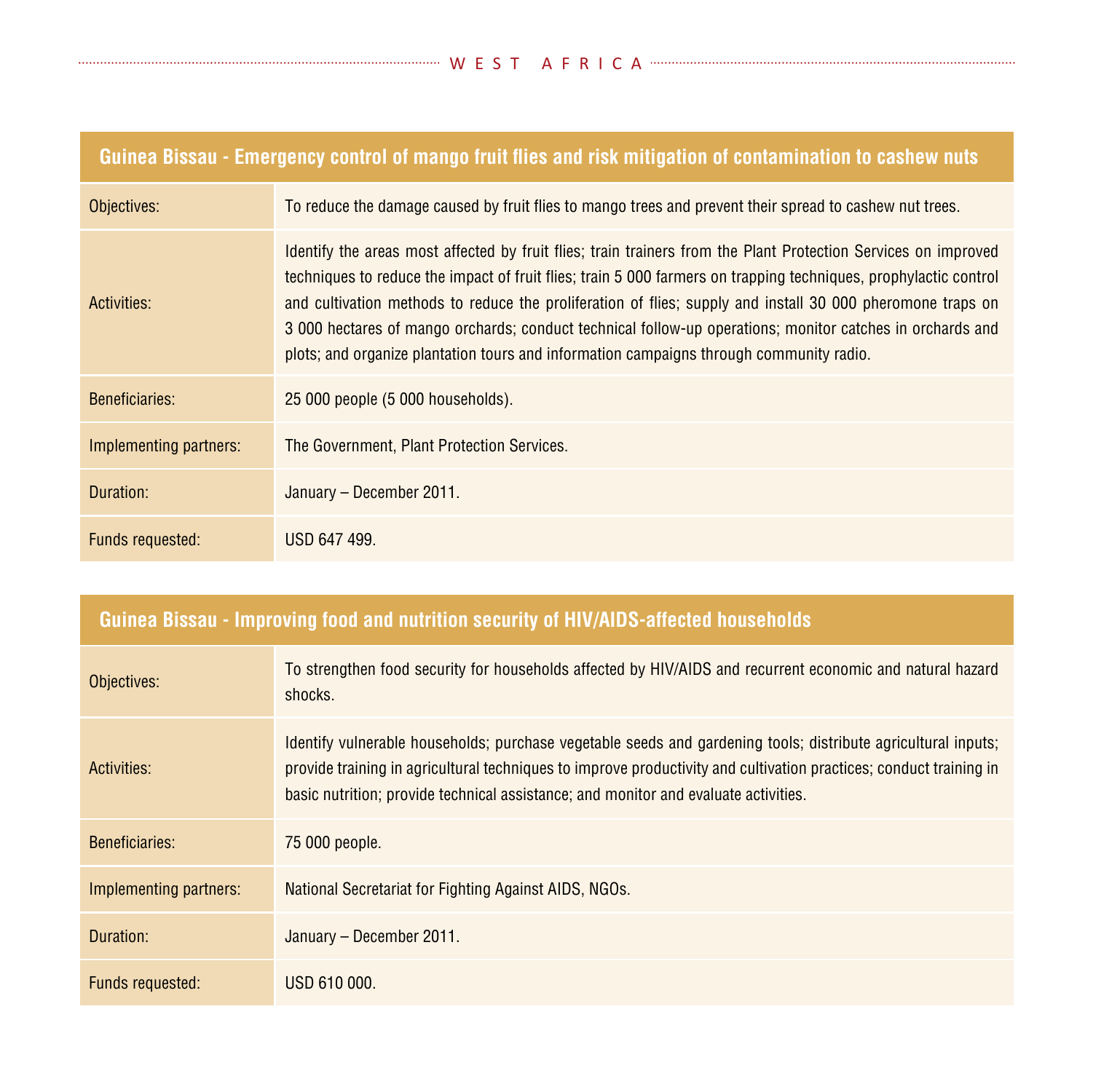| Senegal - Emergency assistance to vulnerable households at risk of food insecurity and/or malnutrition<br>affected by climatic shocks and economic crisis |                                                                                                                                                                                                                                                                                                                                                                                                                                                                                                                                                                                                                                                                                                                                                                                                                                                                                                                                                                                                                                                                                                                                                                                                                                                                                                                                 |
|-----------------------------------------------------------------------------------------------------------------------------------------------------------|---------------------------------------------------------------------------------------------------------------------------------------------------------------------------------------------------------------------------------------------------------------------------------------------------------------------------------------------------------------------------------------------------------------------------------------------------------------------------------------------------------------------------------------------------------------------------------------------------------------------------------------------------------------------------------------------------------------------------------------------------------------------------------------------------------------------------------------------------------------------------------------------------------------------------------------------------------------------------------------------------------------------------------------------------------------------------------------------------------------------------------------------------------------------------------------------------------------------------------------------------------------------------------------------------------------------------------|
| Objectives:                                                                                                                                               | To protect, restore and strengthen the livelihoods of the most vulnerable rural, peri-urban and urban households<br>affected by food insecurity, malnutrition, natural hazards, and/or loss of purchasing power.                                                                                                                                                                                                                                                                                                                                                                                                                                                                                                                                                                                                                                                                                                                                                                                                                                                                                                                                                                                                                                                                                                                |
| Activities:                                                                                                                                               | Expand dry season gardening activities to increase the revenue of 2 500 households (priority to women and<br>young vegetable producer group members) in areas affected by floods in 2010; support the preparation of<br>the 2011/12 agricultural campaign through the timely provision of agricultural and other income-generating<br>inputs to 15 000 households affected by the 2010 floods or highly vulnerable as a result of recurrent climate<br>and socio-economic shocks; promote the development of horticulture in urban and peri-urban areas among<br>5 000 households; promote an integrated approach to food security, livelihoods and nutrition, including a<br>training component; train beneficiaries on improved vegetable production techniques, preservation and use<br>of vegetables and underutilized foods and nutritional education, including organizational management, small<br>business and marketing skills; provide training in the DRM framework and its application to crises as well<br>as climate change effects, and on diversified cropping systems and soil and water conservation techniques;<br>target remuneration for the construction of material inputs, such as vegetable preservation/drying material and<br>shelter for livestock (cash-for-work) for 2 500 vulnerable households. |
| Beneficiaries:                                                                                                                                            | 175 000 people (including 50 000 children and 28 000 women).                                                                                                                                                                                                                                                                                                                                                                                                                                                                                                                                                                                                                                                                                                                                                                                                                                                                                                                                                                                                                                                                                                                                                                                                                                                                    |
| Implementing partners:                                                                                                                                    | Local NGOs.                                                                                                                                                                                                                                                                                                                                                                                                                                                                                                                                                                                                                                                                                                                                                                                                                                                                                                                                                                                                                                                                                                                                                                                                                                                                                                                     |
| Duration:                                                                                                                                                 | January - December 2011.                                                                                                                                                                                                                                                                                                                                                                                                                                                                                                                                                                                                                                                                                                                                                                                                                                                                                                                                                                                                                                                                                                                                                                                                                                                                                                        |
| Funds requested:                                                                                                                                          | USD 1 666 500.                                                                                                                                                                                                                                                                                                                                                                                                                                                                                                                                                                                                                                                                                                                                                                                                                                                                                                                                                                                                                                                                                                                                                                                                                                                                                                                  |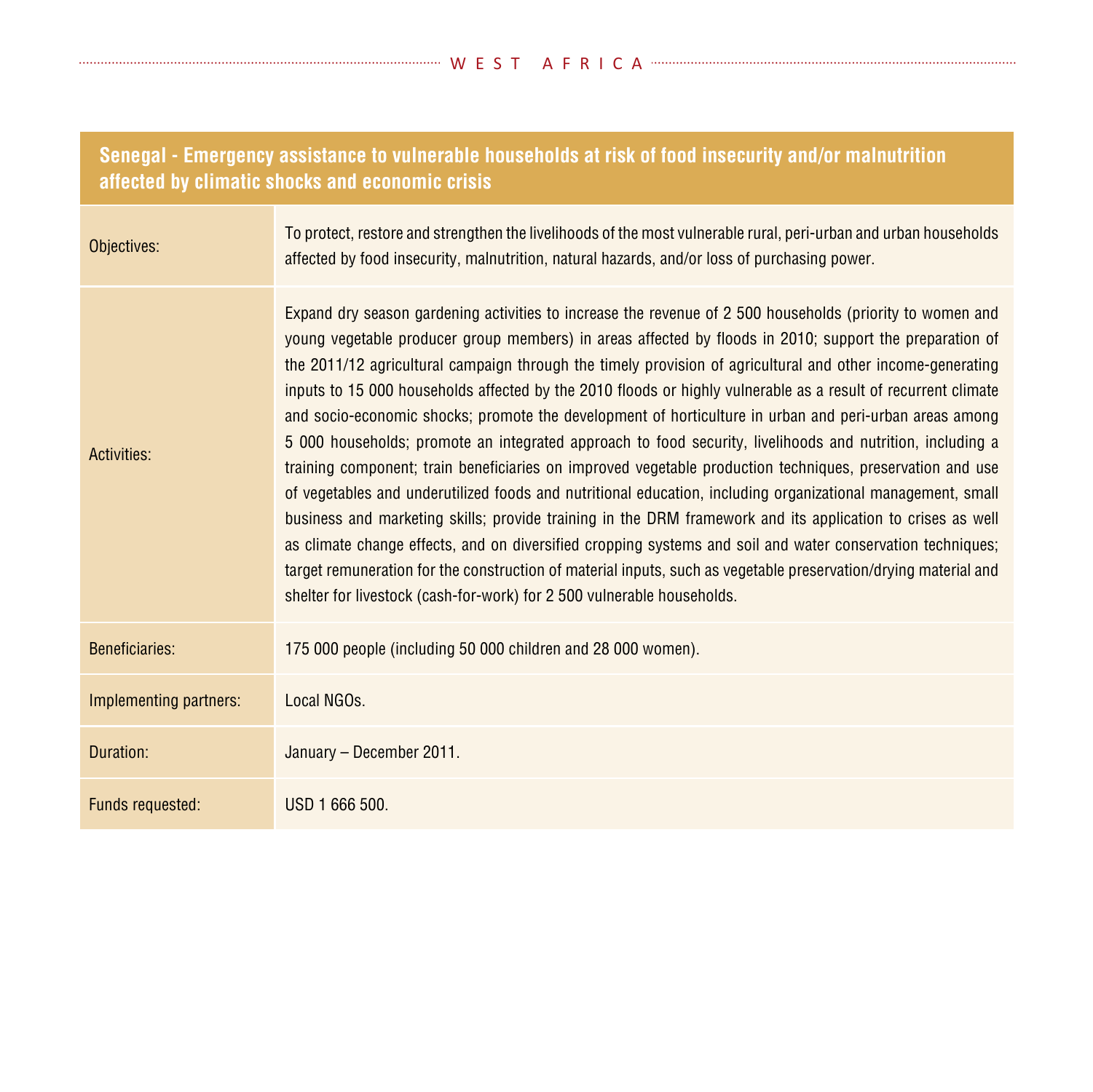| Burkina Faso - Emergency assistance to vulnerable farmers at risk of malnutrition, victims of, and particularly |  |  |
|-----------------------------------------------------------------------------------------------------------------|--|--|
| exposed to, high food prices and climatic hazards                                                               |  |  |

| Objectives:            | To reinforce the livelihoods of the most vulnerable farming households, at risk of malnutrition, through<br>support to food production and income-generation, and a special training element aiming to increase disaster<br>preparedness and resilience. |
|------------------------|----------------------------------------------------------------------------------------------------------------------------------------------------------------------------------------------------------------------------------------------------------|
| Activities:            | Provide quality crop and vegetable seeds, tools and fertilizers; train beneficiaries on agricultural and livestock<br>production, nutritional education, and DRM; and provide a livestock kit including animals, animal feed and<br>veterinary services. |
| <b>Beneficiaries:</b>  | 175 000 people (including 25 000 vulnerable farming households).                                                                                                                                                                                         |
| Implementing partners: | Ministry of Agriculture, Hydraulic and Fisheries Resources, Ministry of Livestock, NGOs.                                                                                                                                                                 |
| Duration:              | January - December 2011.                                                                                                                                                                                                                                 |
| Funds requested:       | USD 7 880 000.                                                                                                                                                                                                                                           |

| Togo - Rehabilitation and sustainable livelihoods assistance for rural populations affected by floods in the<br>southern region |                                                                                                                                                                                                                                                                     |  |
|---------------------------------------------------------------------------------------------------------------------------------|---------------------------------------------------------------------------------------------------------------------------------------------------------------------------------------------------------------------------------------------------------------------|--|
| Objectives:                                                                                                                     | To improve the food security and income of flood-affected households.                                                                                                                                                                                               |  |
| Activities:                                                                                                                     | Distribute 52 500 kg of improved seeds and 750 000 kg of fertilizer to 5 000 affected households; train<br>beneficiaries and provide technical support in the use of improved seeds and fertilizers; and provide support to<br>the commercialization of production. |  |
| <b>Beneficiaries:</b>                                                                                                           | 25 000 people (5 000 households).                                                                                                                                                                                                                                   |  |
| Implementing partners:                                                                                                          | Ministry of Agriculture, Livestock and Fisheries, the Technical Advice Support Institute, national NGOs.                                                                                                                                                            |  |
| Duration:                                                                                                                       | January - December 2011.                                                                                                                                                                                                                                            |  |
| Funds requested:                                                                                                                | USD 1 610 400.                                                                                                                                                                                                                                                      |  |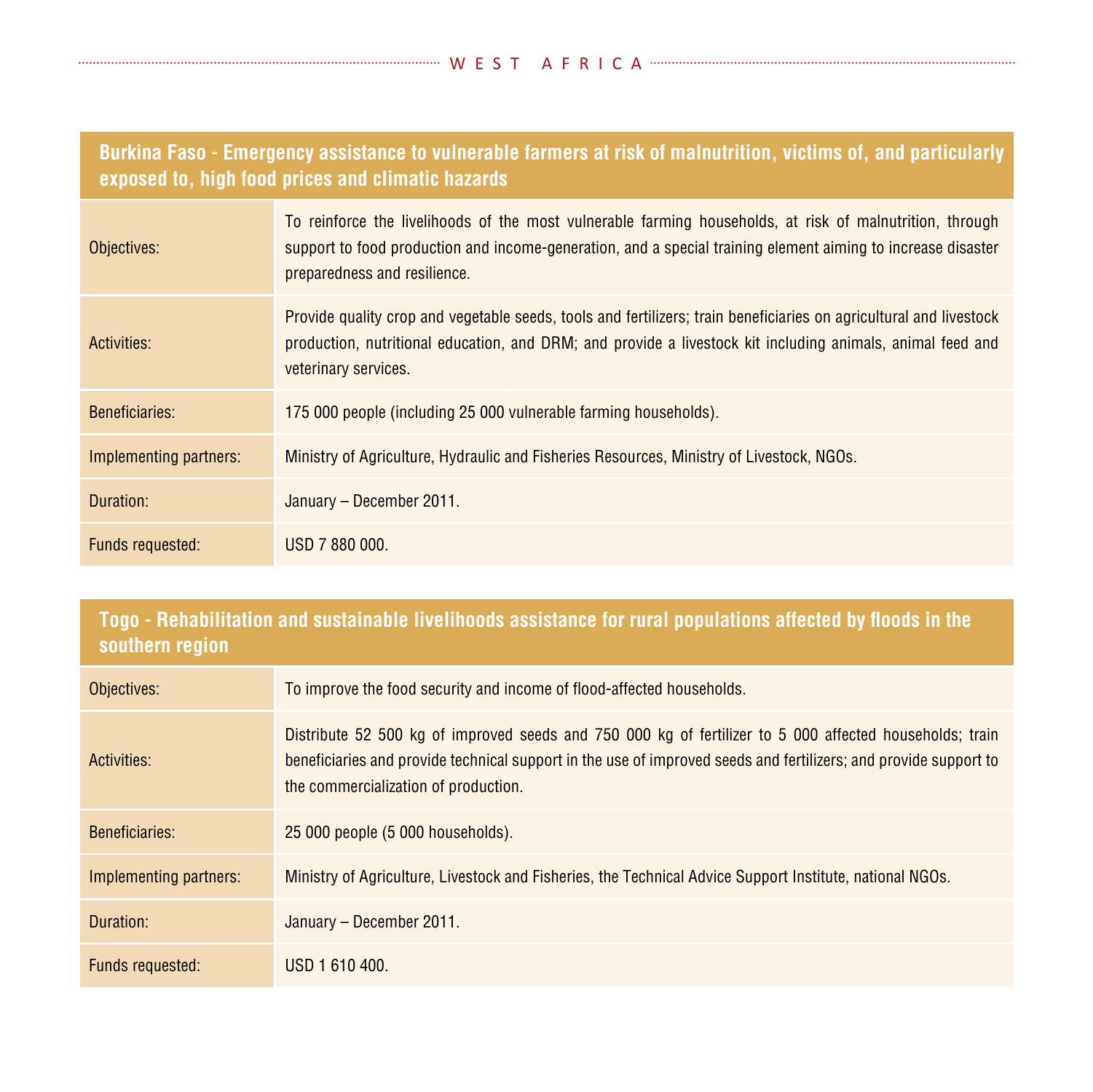| Mauritania - Emergency assistance to the population (farmers and livestock owners) affected by food<br><i>insecurity</i> |                                                                                                                                                                                                                                                                                                                                                                                                                                                                                                       |  |
|--------------------------------------------------------------------------------------------------------------------------|-------------------------------------------------------------------------------------------------------------------------------------------------------------------------------------------------------------------------------------------------------------------------------------------------------------------------------------------------------------------------------------------------------------------------------------------------------------------------------------------------------|--|
| Objectives:                                                                                                              | To improve food and nutrition security by contributing to a solid livelihood foundation that enables the<br>vulnerable population to mitigate threats and vulnerability.                                                                                                                                                                                                                                                                                                                              |  |
| Activities:                                                                                                              | Contribute to meet cereal seed needs: sorghum seed varieties and cowpea seeds for 12 000 households;<br>support vegetable production through provision of seeds, materials, and protective equipment (fencing) to<br>12 000 households; help meet the needs of 36 000 households (livestock owners) by providing multivitamins,<br>various vaccines, syringes and medication against enterotoxemia; and adapt baseline and follow-up surveys,<br>using nutrition tools, to the context of Mauritania. |  |
| <b>Beneficiaries:</b>                                                                                                    | 300 000 people (including 180 000 children and 60 000 women).                                                                                                                                                                                                                                                                                                                                                                                                                                         |  |
| Implementing partners:                                                                                                   | MDR, NGOS.                                                                                                                                                                                                                                                                                                                                                                                                                                                                                            |  |
| Duration:                                                                                                                | January - December 2011.                                                                                                                                                                                                                                                                                                                                                                                                                                                                              |  |
| Funds requested:                                                                                                         | USD 1 200 000.                                                                                                                                                                                                                                                                                                                                                                                                                                                                                        |  |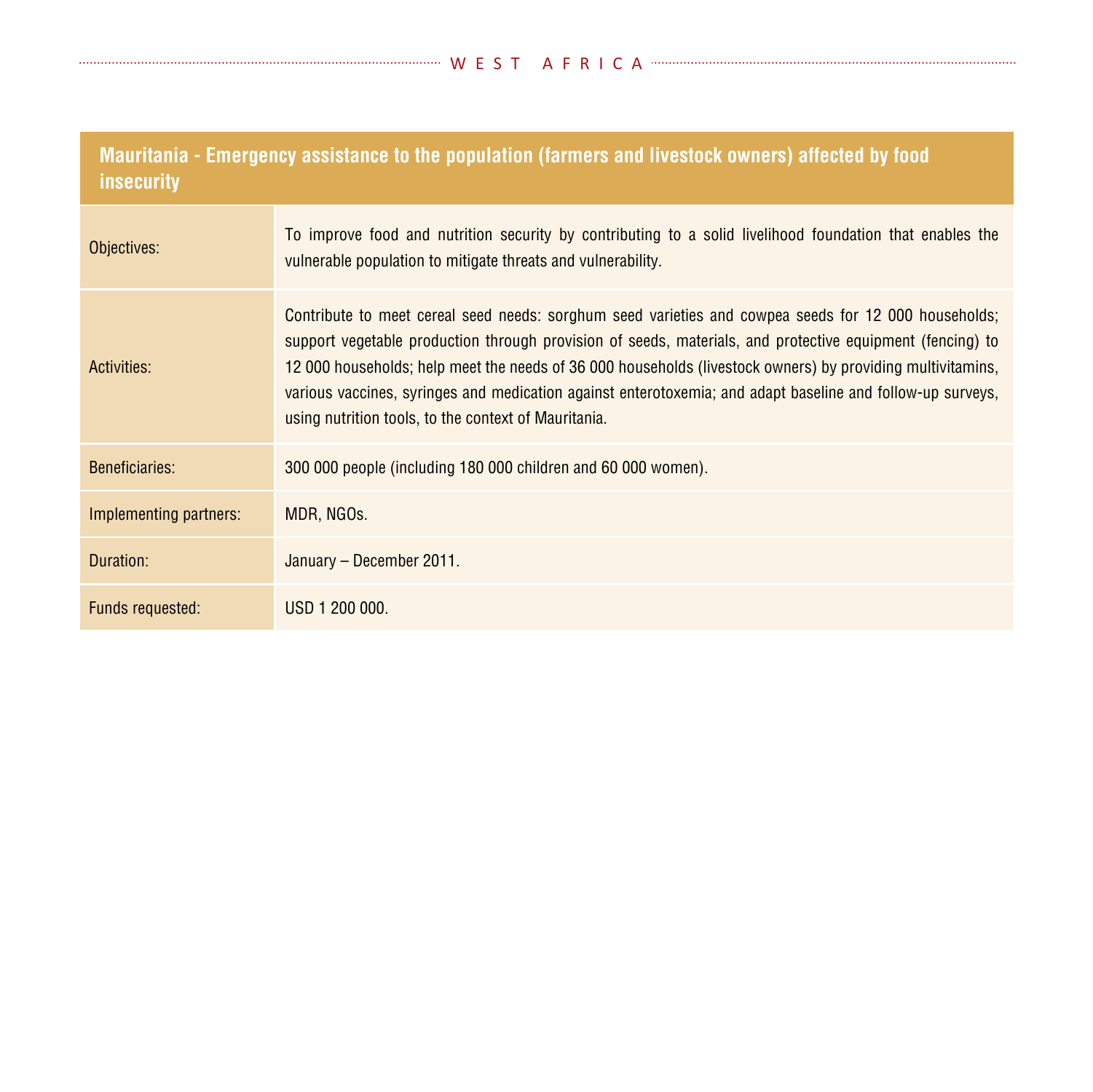| Mali - Assisting and reducing the vulnerability of populations affected by drought and food insecurity in the<br>northeastern region |                                                                                                                                                                  |  |
|--------------------------------------------------------------------------------------------------------------------------------------|------------------------------------------------------------------------------------------------------------------------------------------------------------------|--|
| Objectives:                                                                                                                          | To protect livelihoods and improve food security, while encouraging the recovery of economic activities in the<br>aftermath of crises.                           |  |
| Activities:                                                                                                                          | Diversify and create income-generating activities; provide agricultural inputs, fertilizers, vaccines and animal<br>fodder; and monitor and evaluate activities. |  |
| <b>Beneficiaries:</b>                                                                                                                | 15 000 people (including 5 000 women).                                                                                                                           |  |
| Implementing partners:                                                                                                               | Commissariat for Food Security, National Directorate of Animal Production and Industries, international and<br>national NGOs and associations.                   |  |
| Duration:                                                                                                                            | January – December 2011.                                                                                                                                         |  |
| Funds requested:                                                                                                                     | USD 1 800 000.                                                                                                                                                   |  |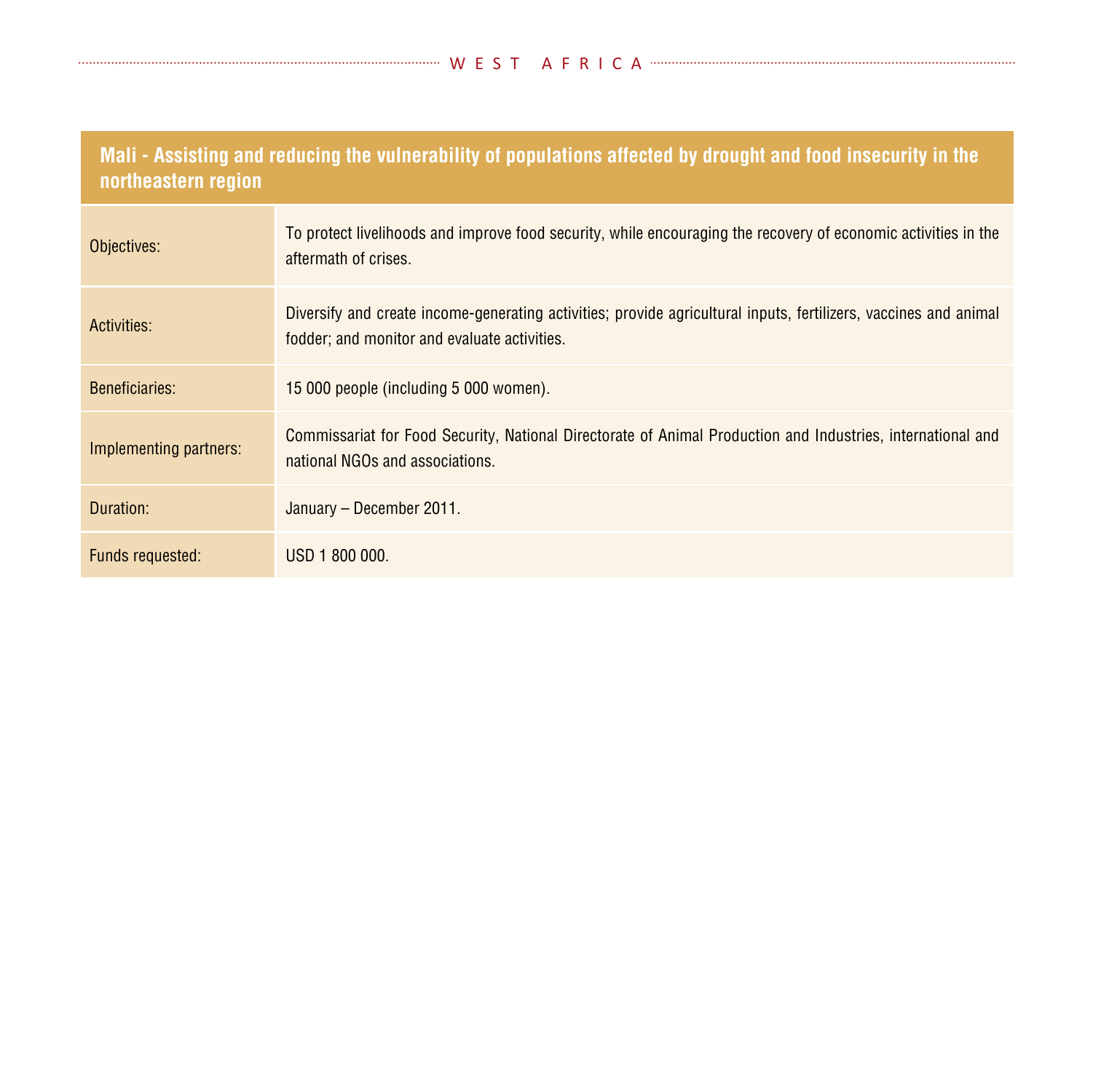### **Regional - Strengthening regional-level food security information analysis and coordination capacity and improving livelihoods through agriculture-based emergency response**

| ives: | To reinforce regional and national capacity to better respond to food insecurity and malnutrition through<br>improved situation analysis and coordinated, concerted and timely actions in support of the livelihoods of<br>vulnerable populations. |
|-------|----------------------------------------------------------------------------------------------------------------------------------------------------------------------------------------------------------------------------------------------------|
|       |                                                                                                                                                                                                                                                    |

Activities: Formulate strategies for a concerted and effective response to severe food insecurity of vulnerable groups; reinforce collaboration and coordination with regional partners to ensure that food security and the agriculture sector are considered in all phases of crisis preparedness, response, rehabilitation and transition to development activities (DRM cycle); sensitize FAO country offices and FAO's partners at the country and regional levels using an integrated food security, livelihoods and nutrition approach, including training and the production of training materials; provide technical support to the development and use of early warning systems and methodologies that ensure timely and quality information and that better track the food security, nutrition and vulnerability situation in assisted countries; undertake assessments and evaluations of the food security and nutrition situation in order to provide information and analysis for appropriate response actions; strengthen the capacity of FAO's country offices to prepare for and respond to food security and agricultural emergencies through knowledge sharing, technical support and training; document and share lessons learned and best practices on prevention, preparedness and response to food security and agricultural emergencies; support the restoration of the livelihoods of vulnerable households through the provision of inputs and alternative activities (conservation agriculture, cash transfer/cash-for-work, and the transformation and commercialization of agricultural products) in those countries where gaps in current programmes are identified.

Beneficiaries: Governments and UN partners, donors, NGOs and vulnerable rural households, including children who are malnourished or at risk of malnutrition and women who are pregnant or lactating.

Implementing partners: National and regional institutions, international and local NGOs.

Object

Duration: January – December 2011. Funds requested: USD 3 600 000.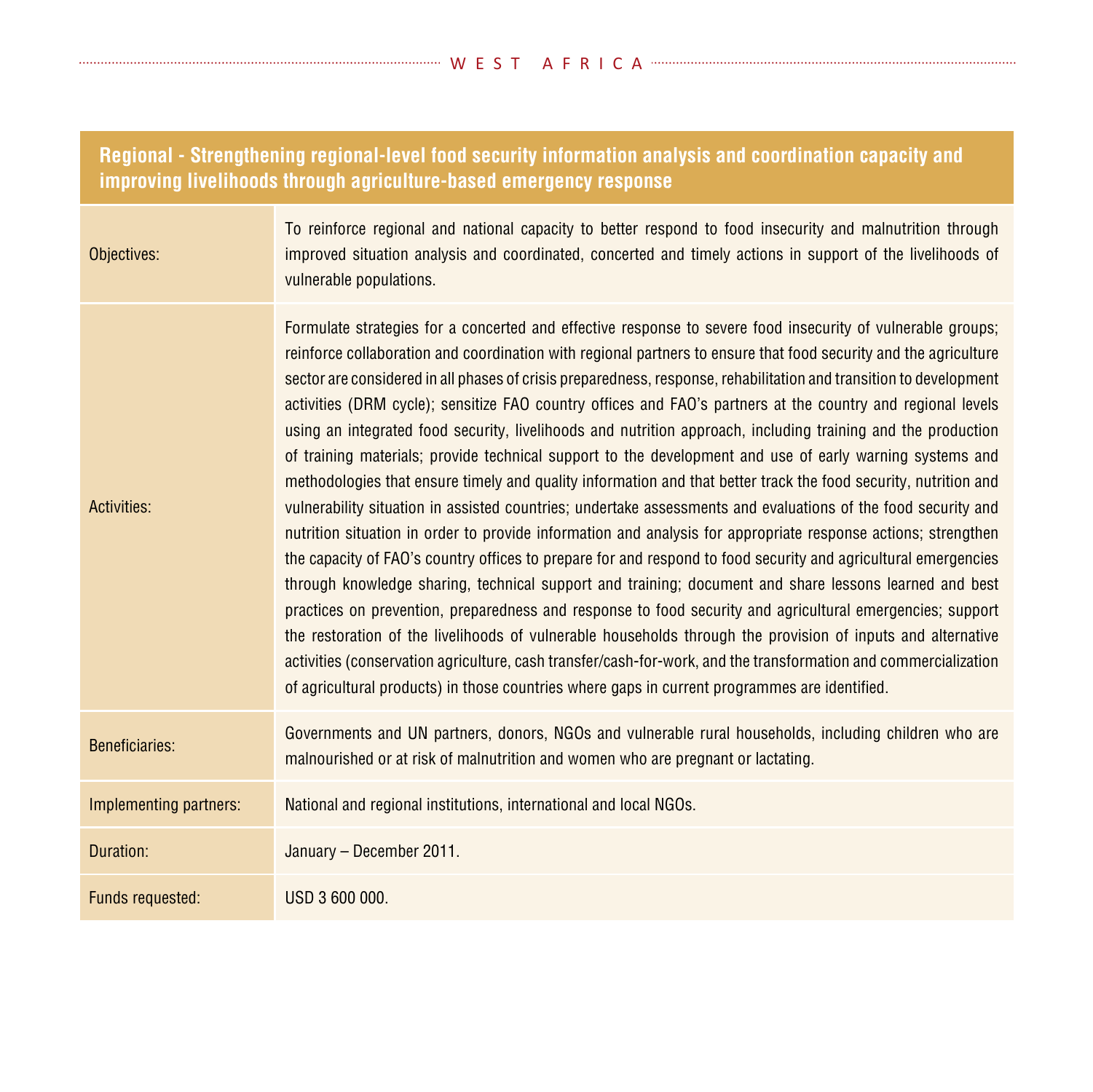| Regional - Life-saving emergency assistance to control diseases occurring at animal-human interface |                                                                                                                                                                                                                                                                                                                                                                                                                                                                                                                                                               |
|-----------------------------------------------------------------------------------------------------|---------------------------------------------------------------------------------------------------------------------------------------------------------------------------------------------------------------------------------------------------------------------------------------------------------------------------------------------------------------------------------------------------------------------------------------------------------------------------------------------------------------------------------------------------------------|
| Objectives:                                                                                         | To protect the livelihoods of the vulnerable and public health through more effective control of priority animal<br>diseases.                                                                                                                                                                                                                                                                                                                                                                                                                                 |
| Activities:                                                                                         | Assist countries in the design and implementation of response activities to major animal disease outbreaks;<br>reinforce early warning networks; provide material and equipment to the national veterinary services and<br>laboratories; design biosecurity measures; support the development of communication material and undertake<br>campaigns for public awareness; assist in assessing the impact of the target diseases on the local economies;<br>and provide assistance to enhance local vaccine production capacity and ensure its quality control. |
| Beneficiaries:                                                                                      | 1500 000 rural households and stakeholders (including 400 000 livestock-keepers).                                                                                                                                                                                                                                                                                                                                                                                                                                                                             |
| Implementing partners:                                                                              | International, national and regional institutions, livestock sector organizations, NGOs and the concerned<br>governments.                                                                                                                                                                                                                                                                                                                                                                                                                                     |
| Duration:                                                                                           | January - December 2011.                                                                                                                                                                                                                                                                                                                                                                                                                                                                                                                                      |
| Funds requested:                                                                                    | USD 2 000 000.                                                                                                                                                                                                                                                                                                                                                                                                                                                                                                                                                |